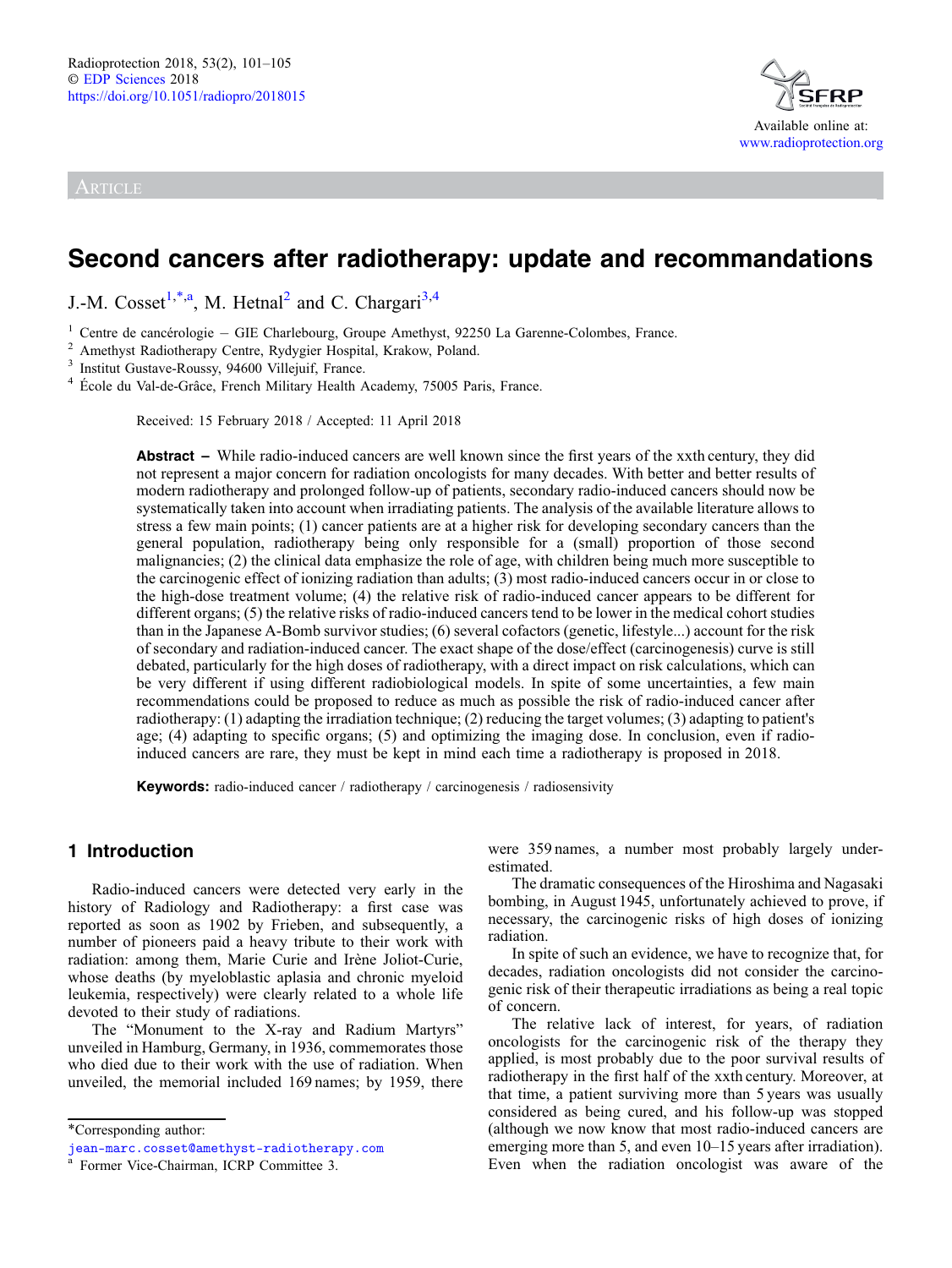emergence of a second cancer, the current attitude was to consider it as linked to chance, or to genetic, or to the way of life (tobacco, alcohol...), and not related to the radiotherapy which was delivered to the patient.

It was only in the 1960s–1970s that some pioneers clinically detected an excess of second cancers after radiotherapy. The first observations were coming in particular from cohorts of Hodgkin's disease patients, simply because radiation oncologists had available large series of patients – frequently young – cured for more than 5 years, and after the irradiation of large volumes (mantle fields, inverted Y) ([Somers](#page-4-0) et al., 1990; Cosset et al.[, 1992](#page-3-0), [2016](#page-4-0)). In the 1980s, the prominent role of the irradiated volume was demonstrated, as well as the higher risk of radio-induced cancers in young adults, and even more in children [\(Hall,](#page-4-0) [2006](#page-4-0)).

Today, in 2018, the carcinogenic risk of any radiotherapy has been extensively studied, and this risk must be kept in mind when deciding the therapy and when treating the patients. This risk must be taken into account even if, fortunately, it is usually very small (and even negligible in some cases).

Thus, the goal of this paper is to make the point on radioinduced cancers, to update our knowledge on second cancers after radiotherapy and to make recommandations to the radiation therapists.

# 2 Second cancers; radio-induced or not?

The wording "second cancer" needs to be clarified.

Cancer unfortunately remains a frequent pathology, and it is clear that to have been the victim of a cancer does not "protect" against a second one ([Langballe](#page-4-0) et al., 2011). Moreover, the cause of the first cancer (genetic predisposition, or way of life – see above –) may remain, and may favor the emergence of a second one.

It is therefore difficult to identify the "second cancer" cases which can be considered as radio-induced, and those which are clearly not related to irradiation. Up to now, we do not have available, except in rare specific cases, any specific genetic mutations which would prove the radiogenic cause of a "second cancer".

The study of large cohorts shed some light on this problem: in the extensive 2007 review by Suit et al. [\(2007\)](#page-4-0), the relative risk (RR) for a second primary cancer in 11 cohorts of cancer patients was as high as 1.31, when comparing the radiotherapy patients (RT) and the general population (GP): RR RT/  $GP = 1.31 (95\% CI; 1.15-1.49)$ . It therefore appears that cancer survivors do have a higher risk of developing a "second cancer".

However, this relative risk of 1.31 does not appear to be only due to irradiation, since the RR for the non-irradiated cancer patientsis foundto be 1.12 (RR non-RT/GP). The real risk of radio-induced second cancers is therefore better evaluated by the RR: "RT/non-RT", which compares the cancer patients who received an irradiation to those that did not receive any irradiation. This relative risk RT/non-RT in the Suit's study is 1.08 (95% CI: 1.00–1.17), with therefore a confidence interval overlapping the value 1. This last RR "RT/non-RT" gives a better indication of the carcinogenic role (borderline significant) of radiotherapy (Suit et al.[, 2007\)](#page-4-0).

Berrington de Gonzalez studied the proportion of second cancers attributable to radiotherapy treatment in adults, in a large cohort study of 647,672 cancer patients from the US Surveillance, epidemiology and end results (SEER) cancer registries [\(Berrington de Gonzalez](#page-3-0) et al., 2011). She concluded that a relatively small proportion of second cancers (about 8% of all "second cancers") are related to radiotherapy in adults, suggesting that most are due to other factors, such as lifestyle or genetics.

# 3 Radio-induced cancers: lessons from the literature

A huge number of reviews are now available in the literature, e.g., the recent document of the American association of Physicists in medicine (AAPM) (Kry [et al.](#page-4-0), [2017](#page-4-0)). From this large body of literature and from our own work with an ICRP/ICRU task group (report unfortunately unpublished to date), a few main points can be highlighted:

- cancer patients are at a higher risk for developing secondary cancers than the general population, but – see above – radiotherapy is only responsible for a (small) proportion of the second malignancies (Suit et al.[, 2007;](#page-4-0) [Berrington de Gonzalez](#page-3-0) et al., 2011);
- the clinical data emphasize the role of age, with children being much more susceptible to the carcinogenic effect of ionizing radiation than adults (a 3–6-fold increase) [\(Hall,](#page-4-0) [2006\)](#page-4-0);
- the reviews of available data confirms the clinical experience, according to which "the majority of secondinduced cancers occur in or close to the high-dose treatment volume" ([Hall, 2006;](#page-4-0) [Cosset](#page-4-0) et al., 2016);
- the relative risk of cancer appears to be different for different organs, with the thyroid probably being the best example of an organ particularly sensitive to the carcinogenic effect of radiation, especially in children [\(Cosset](#page-4-0) et al., 2016);
- the relative risks of radio-induced cancers tend to be lower in the medical cohort studies than in the Japanese A-Bomb survivor studies [\(Little, 2001](#page-4-0)). The fractionation/protraction of most of the therapeutic irradiations, as well as the neutron component in the A-bomb data may account for this difference ([Schneider and Walsh, 2008\)](#page-4-0);
- several cofactors account for the risk of radiation-induced cancer. Those include lifestyle (e.g.: smoking habit), individual susceptibility (Foray et al.[, 2016](#page-4-0); [Colin](#page-3-0) et al., [2017\)](#page-3-0), as well as chemotherapeutic agents (in particular alkylants agents) [\(Travis](#page-4-0) et al., 2002). Moreover, familial cancer syndromes should probably be considered as an additional risk for second radio-induced cancers [\(Schneider, 2011](#page-4-0)).

# 4 Radiobiological models

The dose/effect model (or risk model) to be used for radioinduction of cancers remains, in 2018, a burning and endless topic ([Chargari](#page-3-0) et al., 2016; [Cosset](#page-4-0) et al., 2016; Kry [et al.](#page-4-0), [2017](#page-4-0)).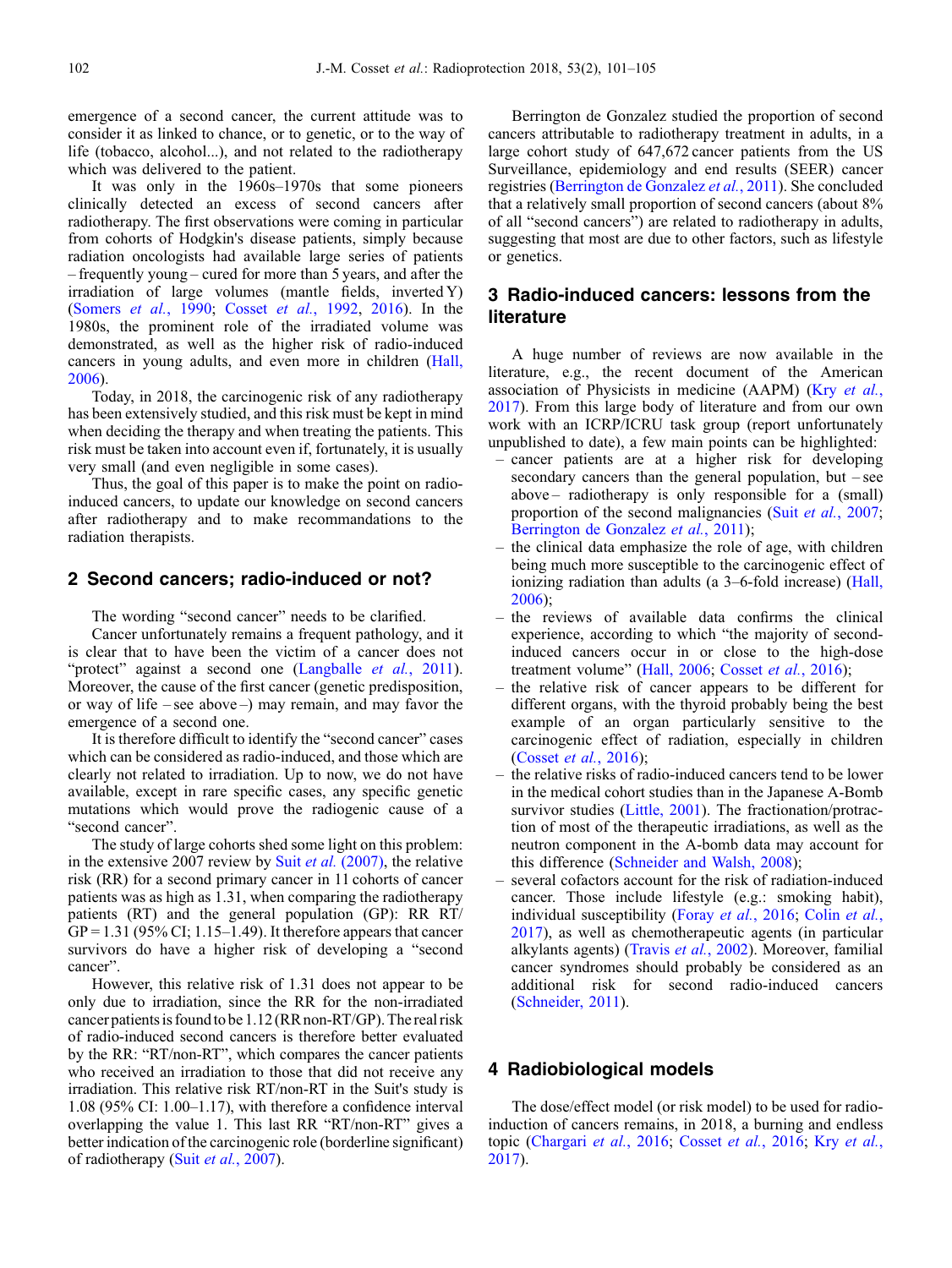A number of authors sticks to the Linear-No-Threshold (LNT) model, whatever the dose, thus from 0 Gy until the large doses of 70–80 Gy of radiotherapy.

The LNT model was mainly derived from the data observed after Hiroshima and Nagasaki, data which showed a clear linear relationship between 0.5 and a few grays. This is often considered as the "Gold standard", but:

- even in the dose range mentioned above, we previously saw that this model, based on atomic bomb survivors, could overestimate the risk in the medical radiotherapy series [\(Little, 2001\)](#page-4-0);
- for low doses (below 0.5 Gy), radiobiologists are still fighting, some of them sticking to the LNT model, some others proposing a threshold (or at least a "practical" threshold, generally about 100 mSv), and finally, others describing an underestimation of the risk by the LNT model (particularly due to some "bystander effect")...
- for "high doses" (above a few grays, but with large variations from a study to another), three models are in competition; the LNT one (which would suggest a very high – unrealistic? – risk at high radiotherapy doses), the "bell-shaped" model, following data, some as old as 1957 by Gray himself ([Gray, 1957\)](#page-4-0), showing a decrease of the risk at high doses, and several "plateau" models, where the risk is "plateauing" after a certain dose. However, the exact dose level of the inflexion point (a few grays? 40 Gy?) remains debated in 2018 and could depend on the organ at risk which is considered; for example, some data indicate a dramatic decrease of the risk at high doses for thyroid (Kry et al.[, 2017\)](#page-4-0).

While the battle is not finished, one can only very prudently suggest that the presently available clinical data seem to support some "plateauing" at very high doses.

# 5 Which recommandations in 2018?

The ICRP/ICRU task group and the AAPM TG 158 document (Kry et al.[, 2017](#page-4-0)) proposed recommendations (actually almost identical) to try and reduce the risk of secondary radio-induced cancers after radiotherapy.

Today, radiation oncologists and physicists are well aware of the advantages of reducing the volumes irradiated at high doses, with more and more sophisticated techniques (IMRT, VMAT, Gating and tracking, IGRT,...). This had allowed a significant decrease of the deterministic effects and should also decrease the risk of second radio-induced cancers in the areas receiving high doses of radiation.

However, in parallel, it is imperative that those same professionals understand the magnitude of the dose levels outside of the treated volume, and are aware of methods to manage them.

The low doses outside the target volumes have been neglected for too long, and the profession is facing a new challenge: to reduce as much as possible the deterministic effects, and the carcinogenic risk close to the target volumes, while reducing at the same time the "low doses" far away from the treated volume, in order to avoid radio-induced cancers in those areas.

Actually, such a caveat had been well emphasized in ICRP publication 73, in the European Directive 97/43, and subsequently in the European Directive 2013/59: "For radiotherapeutic purposes, exposures of target volumes shall be individually planned; taking into account that doses of nontarget volumes and tissues shall be as low as reasonably achievable and consistent with the intended radiotherapeutic purpose of the exposure".

We are summarizing here the main recommandations for reducing the risk of radio-induced cancer after radiotherapy.

### 5.1 Adapting the irradiation technique

- AAPM TG 158 (Kry et al.[, 2017\)](#page-4-0) well emphasized the trade-off of modern IMRT (intensity modulated radiotherapy) treatments, relative to 3D conformal radiotherapy (CRT). IMRT allows decreased treated volume through increased conformality, which is reducing the volume of tissue receiving a high dose. However, this is done at the cost of increased head leakage from increased number of Monitor units (MUs), which increases doses farther from the target, and thus the "integral dose" (the total energy absorbed by the body);
- the more recent VMAT (volumetric modulated arc therapy) technique is using less MUs, and therefore allows to reduce this integral dose;
- flattening filter: for both IMRT and stereotactic procedures, the out-of-field dose is reduced when the flattening filter is removed from the beam line, so FFF (flattening filter free) delivery is an improvement in terms of reduction of the integral dose;
- photon energy: here again, the radiation oncologist has to face a trade-off between high- and low-energy treatments. High-energy therapy is associated with some (fortunately low) neutron production. Low-energy photon therapy results in higher stray photon dose because of the greater number of MUs required. Although difficult to precisely quantify, the added neutron contamination at high energy seem to be offset by the added stray photon dose at low energy. For the AAPM TG 158, the optimal energy could be intermediate such as 10 MV (Kry et al.[, 2017\)](#page-4-0);
- proton therapy allows a substantial reduction in dose distal to the target, resulting in reduced integral dose (typically by a factor of 2–3 compared with IMRT). The dosimetric advantage to the patient is even more pronounced when scanning proton therapy is employed. This technique improves the dose conformality relative to scattered proton therapy and thereby reduces the integral dose to the patient. It also reduces the dose associated with neutrons produced in the treatment head (AAPM TG 158 [Kry et al.[, 2017](#page-4-0)]);
- brachytherapy is probably the best irradiation modality for minimizing the risk of second cancer. Volumes receiving low to intermediate doses are decreased, and the theoretical risk of second cancer outside the radiation fields is lowered, as compared with IMRT techniques ([Zelefsky](#page-4-0) et al., 2012).

#### 5.2 Reducing the target volumes

– The larger the irradiated volume, the higher the risk of a secondary radio-induced cancer. This has been shown as early as 1990 by analyzing the data of the International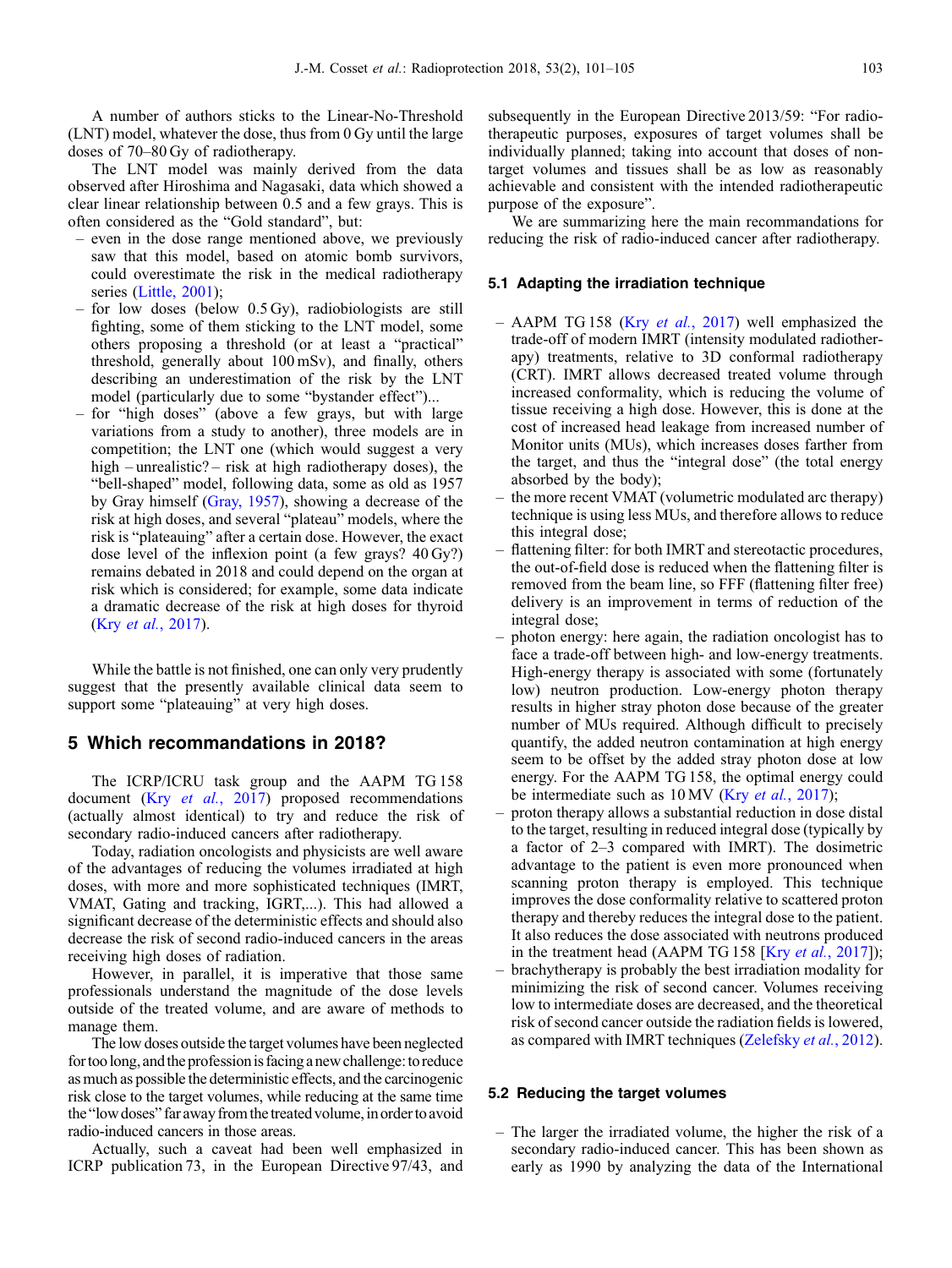<span id="page-3-0"></span>database for Hodgkin's disease (HD) ([Somers](#page-4-0) et al., 1990). Reducing the size of the clinical target voulme (CTV) or planning target volume (PTV) can be one of the most potent options for reducing the dose to non-target structures (Kry et al.[, 2017\)](#page-4-0);

- in clinical practice, the CTV has already been reduced in many clinical situations. For Hodgkin's lymphoma, for example, the former large field irradiation has been replaced in most cases by the treatment of the involved regions only, with already a positive impact on the risk of radio-induced cancers ([Tubiana, 2009;](#page-4-0) [Koshy](#page-4-0) et al., 2012). In some other cases, the irradiation of some "prophylactic" lymph node areas could be omitted (for testicular, breast and prostate cancers, for example);
- reducing the PTV margin can be a simple way to decrease the irradiated volume, but one should keep in mind that such a margin reduction is typically associated with increased imaging (see below).

# 5.3 Adapting to patient's age

- As previously shown, children are much more prone than adults to develop a radio-induced second cancer after a given dose of irradiation. There is no "cut-off" for risk depending on age; the risk, being very high for the newborn, decreases progressively with age ([Hall, 2006\)](#page-4-0);
- in children, when irradiation cannot be omitted, everything should be done to reduce both the target volume extent and reduce the integral dose. In youngest patients, the possibility to use brachytherapy should be discussed to decrease integral dose in patient;
- in such a setting, proton therapy has been more and more proposed. The obvious balistic advantages of protons "may far outweigh the still hypothetical second cancer risk from particle radiotherapy in pediatric radiotherapy" ([Trott,](#page-4-0) [2017\)](#page-4-0).

### 5.4 Adapting to specific organs

All organs do not demonstrate an equal risk of a secondary radio-induced cancer. Some of them, such as the small intestine, are less sensitive to cancer radio-induction, while thyroid and breast are examples of organs highly sensitive to radiocarcinogenesis, a feature highly amplified by the age factor (with a high susceptibility in children) [\(Hall, 2006](#page-4-0)).

### 5.5 Imaging dose management

- IGRT (image guided radiotherapy) has become compulsory when using newly available highly precise treatment technologies. However, it brings an additional dose which should not be ignored;
- overdoses up to 8–10% have been reported accidentally with unadapted portal imaging systems and everyday controls ([Peiffert](#page-4-0) et al., 2007). Radiation oncologists should be aware of the dose delivered by the IGRT they are using, and should adapt the number of controls to each patient's case.

# 5.6 Other procedures to reduce the risk of radio-induced cancers

They are based on procedures aiming at reducing as much as possible the "Integral dose", and have been presented in detail in the AAPM TG 158 document (Kry et al.[, 2017\)](#page-4-0):

- avoidance of physical (or mechanical) wedges, responsible for an out-of-field dose higher by a factor of 2–4 relative to an open field;
- use of tertiary Multi leaf collimators (MLC);
- choice of the beam angles;
- jaws tracking;
- patient shielding;
- and accelerator shielding are other solutions to reduce the integral dose.

# 6 Conclusions

Even if radio-induced cancers are rare, they must be kept in mind each time a radiotherapy is proposed.

It has been pointed out that new technologies, such as IMRT, were responsible for an increase in the doses received out of the field. Fortunately, such a dose increase at distance is largely offset by the very significant reduction of the areas receiving high doses (areas where the risk of radiocarcinogenesis is higher).

Finally, even if new technologies were not considered to cause more second radio-induced cancers than conventional techniques, a continual effort should be made to reduce the outof-field doses delivered to patient(s) as a continued radiotherapy improvement strategy, thus following previous ICRP recommendations concerning optimization.

Age is one of the key parameters impacting on the risk of radio-induced secondary malignancies. Children could be nearly 3 to 6 times more sensitive to the carcinogenic effect of radiation than adults. Consequently, all efforts should be made to reduce the risk in children. In contrast, the second cancer risk is much lower, or even nil, in the elderly. In between, the secondary cancer risk, although most often low, should be kept in mind when designing therapeutic schemes and/or prescribing a specific irradiation.

# References

- Berrington de Gonzalez AB, Curtis RE, Kry SF, Gilbert E, Lamart S, Berg CD, Stovall M, Ron E. 2011. Proportion of second cancers attributable to radiotherapy treatment in adults: a cohort study in the US SEER cancer registries. Lancet Oncol. 12: 353–360.
- Chargari C, Goodman KA, Diallo I, Guy JB, Rancoule C, Cosset JM, Deutsch E, Magne N. 2016. Risk of second cancers in the era of modern radiation therapy: does the risk/benefit analysis overcome theoretical models? Cancer Metastasis Rev. 35(2): 277–288.
- Colin C, Foray N, Di Leo G, Sardanelli F. 2017. Radiation induced breast cancer risk in BRCA mutation carriers from low-dose radiological exposures: a systematic review. Radioprotection 52: 231–240.
- Cosset JM, Henry-Amar M, Dietrich PY, Socié G, Girinsky T, Hayat M, Tubiana M. 1992. Tumeurs solides secondaires après radiothérapie de la maladie de Hodgkin : expérience de l'institut Gustave-Roussy. Bull. Cancer 79(4): 387–388.